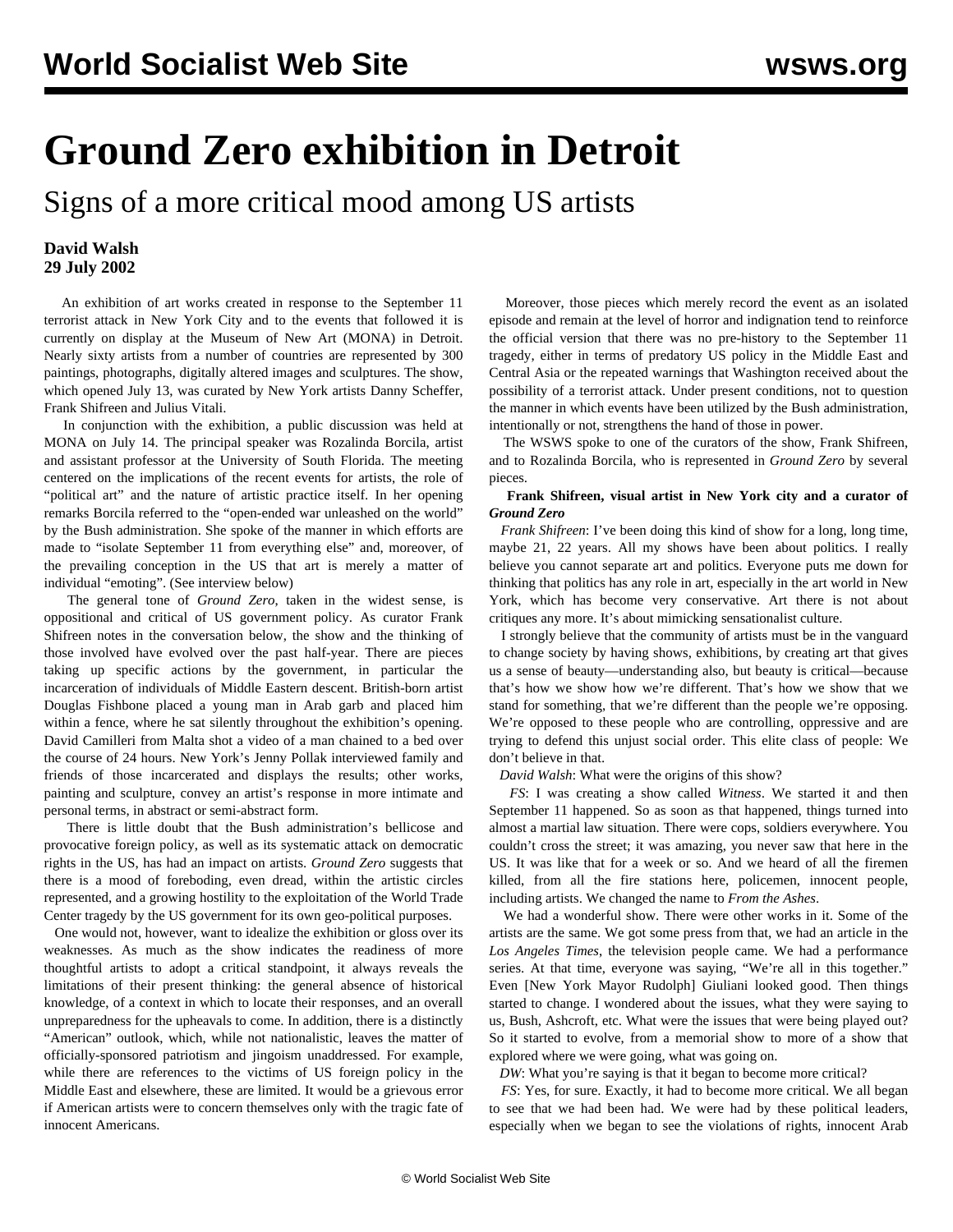men being held in jail for months, and even now, 10 months later. People being held in jail without rights, even though they are known to be innocent.

 I thought we had the power to break through it. The old Situationists had something, that art has the power to change the structure of communication in some way, and that by creating its own models and images we are able to halt the power of the Hollywood images.

 Your web site is one of the only web sites that is really in opposition to it. There are very few. There's little critical press in the mainstream.

*DW*: Were the artists changing as you were changing?

*FS*: I think the artists began to change as well. As a curator, I was a bit of a leader. I said, "I wanted to do the show, and this is what I'm thinking. I'll share my thoughts." I received a sympathetic reaction. They would say, "My work is changing also." I was impressed with Douglas Fishbone's piece, this young Arab guy in a cage. I didn't prompt him. It was beautiful. You see this vulnerable Arab young man inside the fence.

 They talk about drawing from life in art, but why can't drawing from life be drawing from the entire social and political life? And every other part of life. We can't separate the political from the artistic. Every piece I do, whether it's outwardly political or not, is very political. I believe very strongly in that.

 *DW*: What has been the response of intellectuals and mainstream artists in general to September 11 and the Bush administration?

*FS*: I think there's a lot of silence. I invited a number of more famous artists to be a part of the show, and they were not too interested. They might have been more interested if there were more money involved. Perhaps people were intimidated. They're frightened of what is going to happen. They're afraid that the country is going to turn on those who are not seen as patriotic, loyal. They didn't give me any reasons. I was doing the *Counting Coup* show before, about Bush stealing the election. There was thunderous silence. I mounted the show wherever I could, there were a couple of well-known names, Leon Golub, Barbara Kruger, but a lot of artists just were not interested and didn't want to hear from us, and there was this mood, they didn't want to touch this, things were too good for them. Or perhaps they felt connected to this administration.

*DW*: Some of them do.

 *FS*: Some of them do, I think the arch-conservatism of the Bush administration has almost become the mainstream for some of these people. It's a very conservative strain. I'm a very stuck kind of guy. I get immersed in this, I can't get out of it, I want to keep doing it. With *Counting Coup*, we had small crowds in some places. We were going against the tide. But I believe it. I think we should have this kind of activist art. Artists have the responsibility to help each other, to form networks.

 *DW*: You mentioned something before about feeling constrained yourself in what you could say about September 11.

 *FS*: I did feel that way. I felt that I had to ... I was apologizing, talking about "fair and balanced." It was almost like the media got to me too.

 *DW*: There has been an enormous campaign mounted to try and intimidate people.

 *FS*: I felt that way. I had to explain myself, to defend myself. Like the comment from the New York curator who said that the show was a very exploitative idea. Someone said that to me. It's not exploitative for the Bush administration to mount this whole operation, but it's exploitative for an artist who has no chance of selling the work, to explore the event!

 *DW*: If you think that the entire US media has been consumed since September 11 with doing nothing but exploiting and sensationalizing the event, to criticize this show is obscene.

*FS*: I think so.

 *DW*: I did think you were being timid and defensive. You're not going to attract people today unless you say this is protest, this is opposition.

*FS*: After doing this show, I acknowledge this much more. In future

shows, in the catalogues, there will be more critical material.

 When I speak to people, they are beginning to see the situation for what it is, this whole media campaign that is defending all these incursions by the Bush administration. This proposed war with Iraq is crazy. They're going to be punished for it. And the whole business with the companies, the corruption. So many people have lost so much money, in their 401k plans, their retirement. What percentage has lost money? Twenty percent, forty, fifty, sixty percent? It goes beyond that. These funds have lost trillions of dollars in these shenanigans, and it's all connected. Bush was trying to push his program, but they are caught.

 I've been thinking about a show called *Corporate Crime*. It's a fair game for art to deal with.

 For a while I became sort of an art careerist. Then the art market fell. I realized that I've always been a political artist. I started out as a painter. I've been doing these large computer prints that I have in the show. They are image-based. What I use is images from different sources, often television images. I go up to different facilities in upstate New York and I layer many images all together, Hollywood, science fiction, war dramas, it comes together in this soup of imagery and it also becomes abstract, but not through reducing, but through addition of images. I'm also doing sculpture, painting. As well, I think the creation of a show is a work of art.

#### **Interview with Rozalinda Borcila, visual artist and assistant professor of sculpture and performance art at the University of South Florida**

*David Walsh*: What is your opinion of the exhibition?

 *Rozalinda Borcila*: I don't know yet. The exhibition overall is a tough thing for me to get a sense of. As a collection of works the exhibition doesn't seem very unified, it doesn't have a coherent visual voice. The level of artistic discourse is uneven, the political orientation seems all over the place. As a cultural event, as an event, I have an opinion. As an event that generates ideas, which includes a collection of art works, I find it useful, needed, well-intended, very ambitious. There are works that are trying to be a great deal more critical, more thoughtful than simply memorials, which is a concept I have a great deal of difficulty with.

*DW*: Can you tell me something about your own work?

*RB*: The work that I had in the show was part of a larger series of works that I've been doing for years now, that deals specifically with looking at ... in visual terms, looking at experiences of power and violence. Not necessarily the events themselves, but the culture of it, the ideology of it, the legitimating processes that take place in order to allow those things to take place.

 Aside from the theme itself is another main concern, which is how to approach the method of art-making in and of itself. How does visual language work, how does art make meaning, and how do we approach an image or an object and read something into it, regardless of the theme, of the subject matter. In terms of that, I've been troubled by our assumptions regarding visibility, i.e., our assumption that increased visibility is increased agency, for instance. That only what you see is something that is meaningful.

 That makes it difficult to use photography which not only wants to make things visible, but wants to grab onto the conventions of realism. So that's why you see me working with photography in this way, with photographic images where the entire sourcing of something that starts out as a document actually gives you as an end result something that conceals rather than reveals. The whole point is to give you constantly the experience of something that does not reveal itself.

 The photographs I have in the show are a way of being invisible, they are deliberately ... they masquerade as abstract compositions, they have been in contexts before where they have been completely misrecognized as something else.

 You know those radar images you see on television when the bombs are dropped that come from the cockpit of the plane? And because it is radar